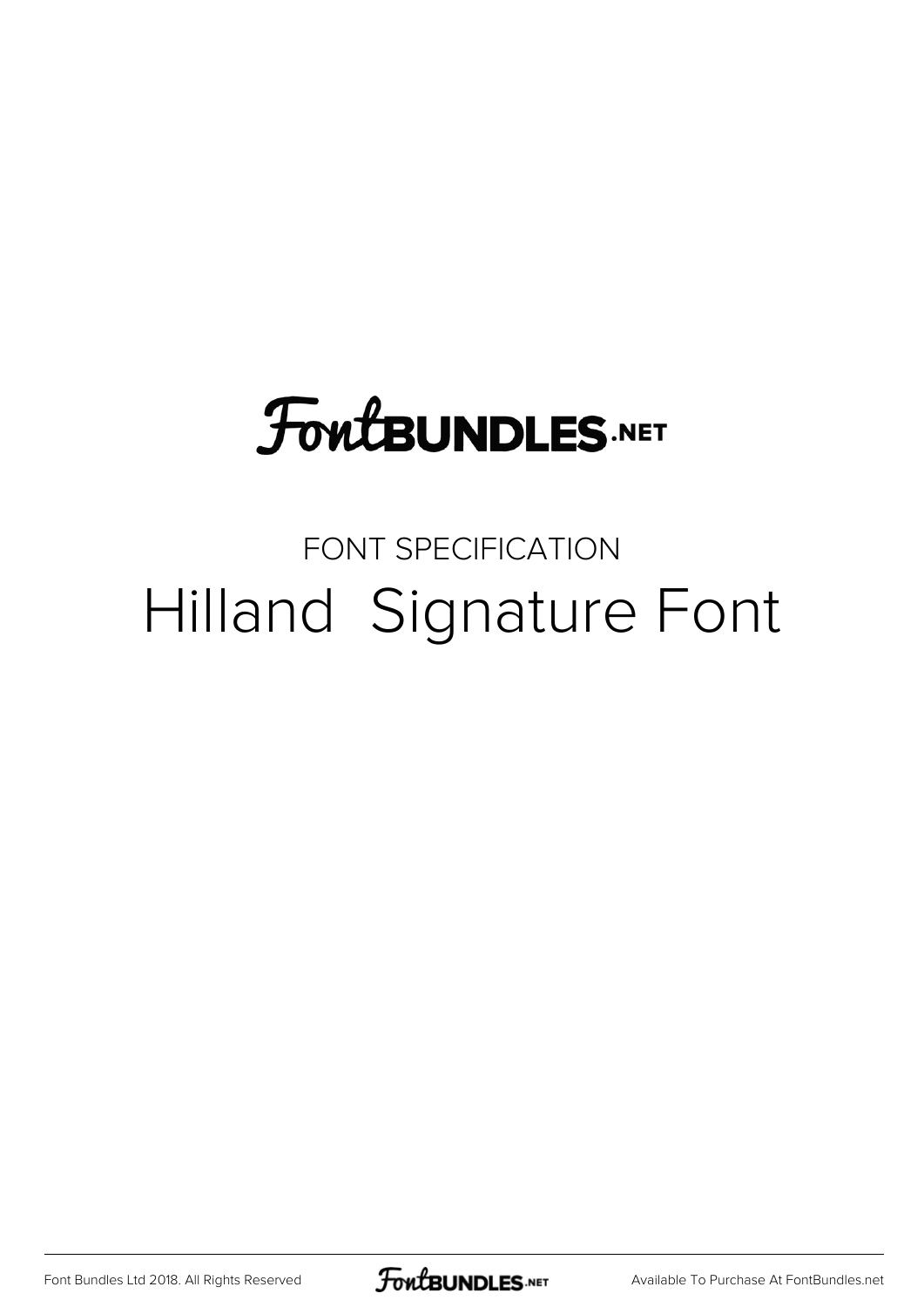## Hilland - Regular

**Uppercase Characters** 

ABCDEFGHIJKLMNOPQRSTUVWX

 $42$ 

Lowercase Characters

a b c d e p g h i j k l m n o p p r s t a v a x y z

**Numbers** 

0123456789

Punctuation and Symbols

All Other Glyphs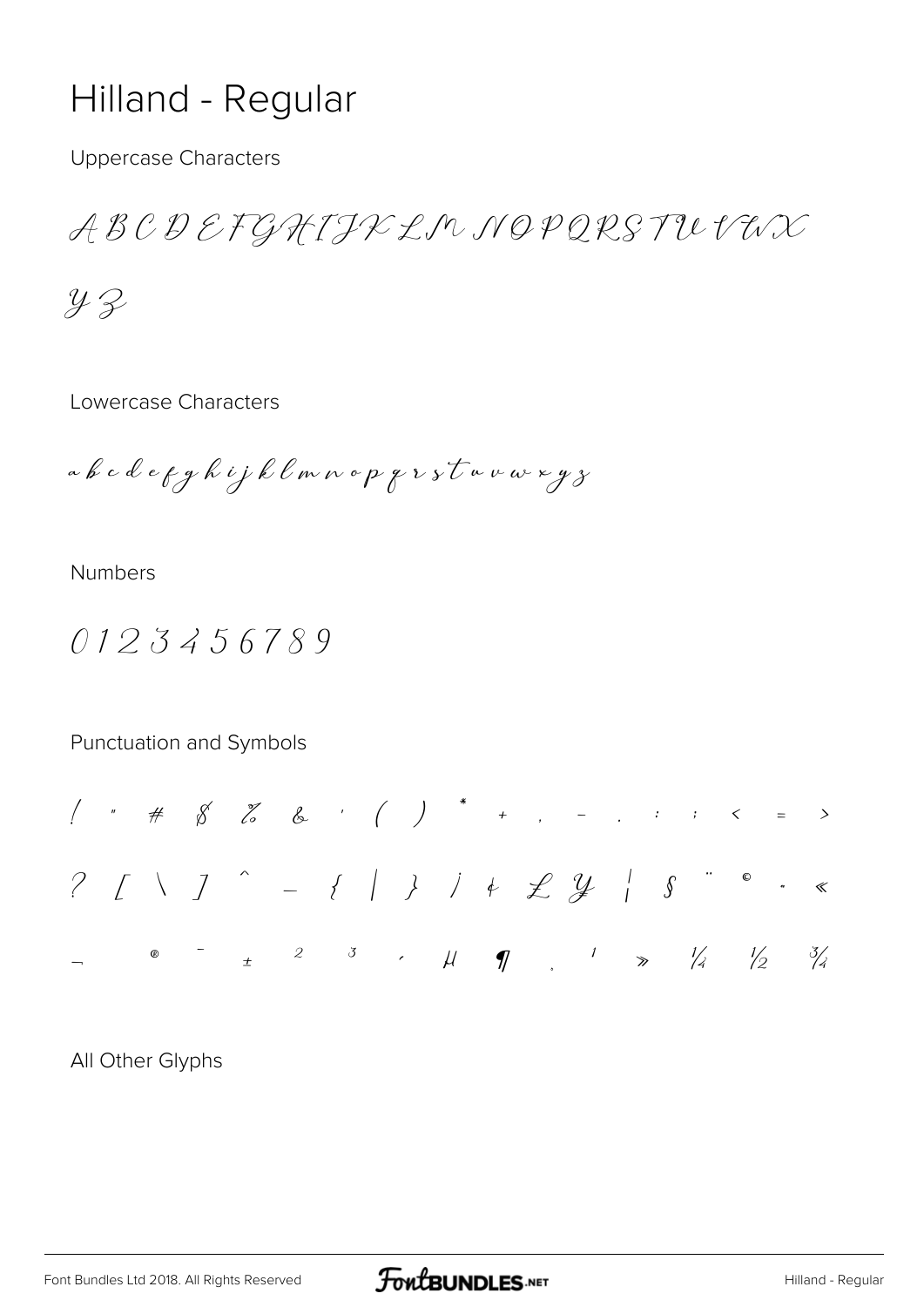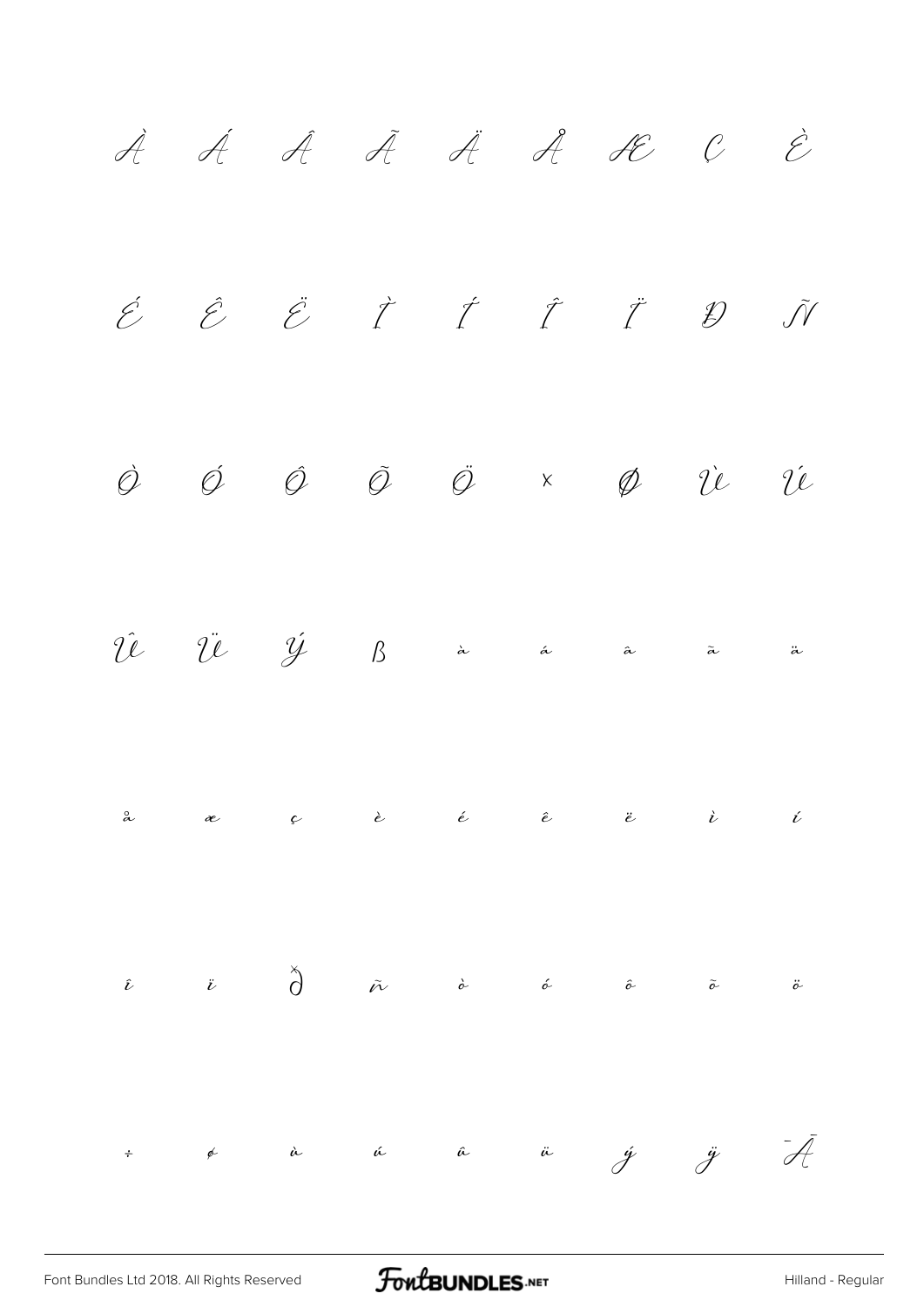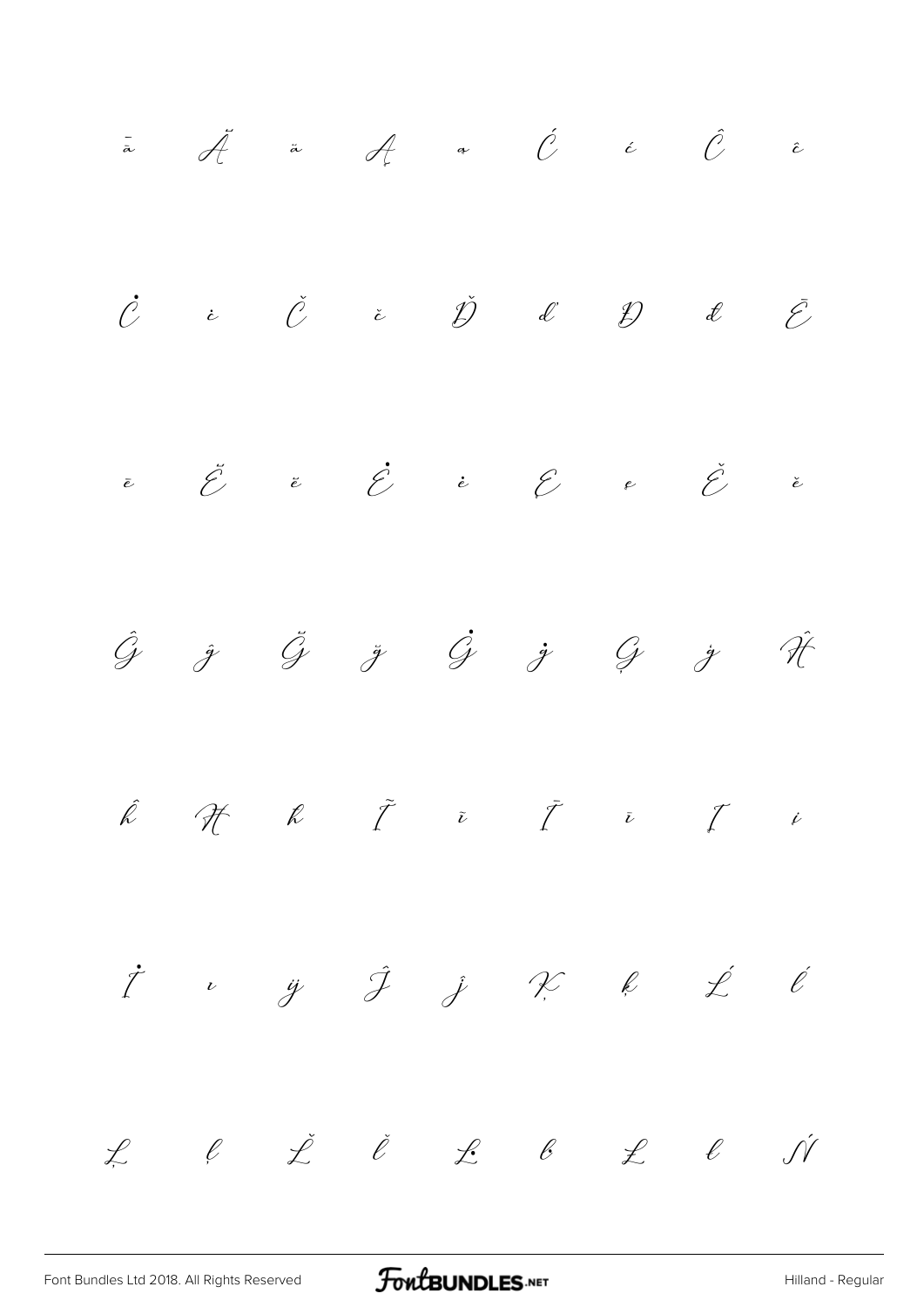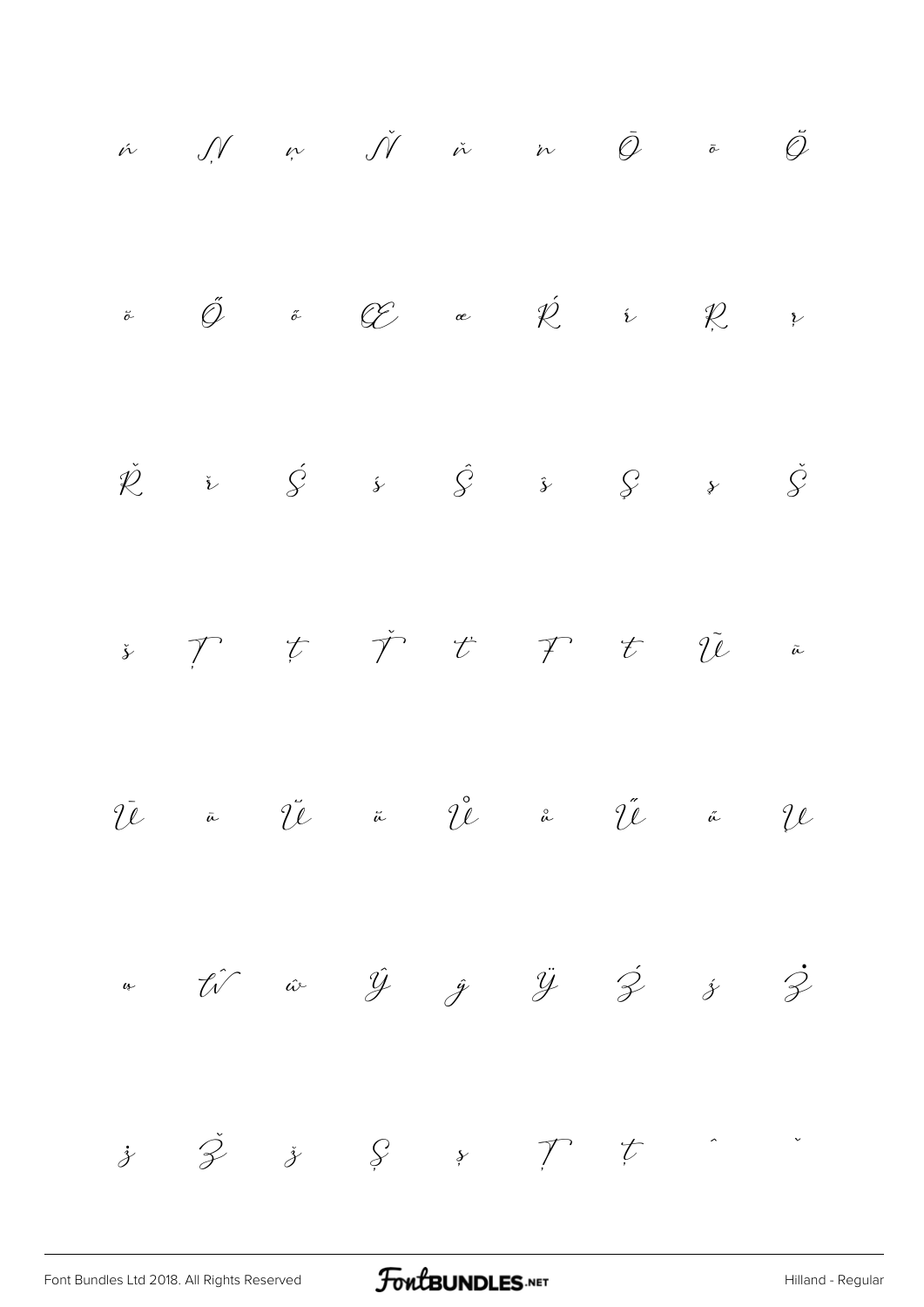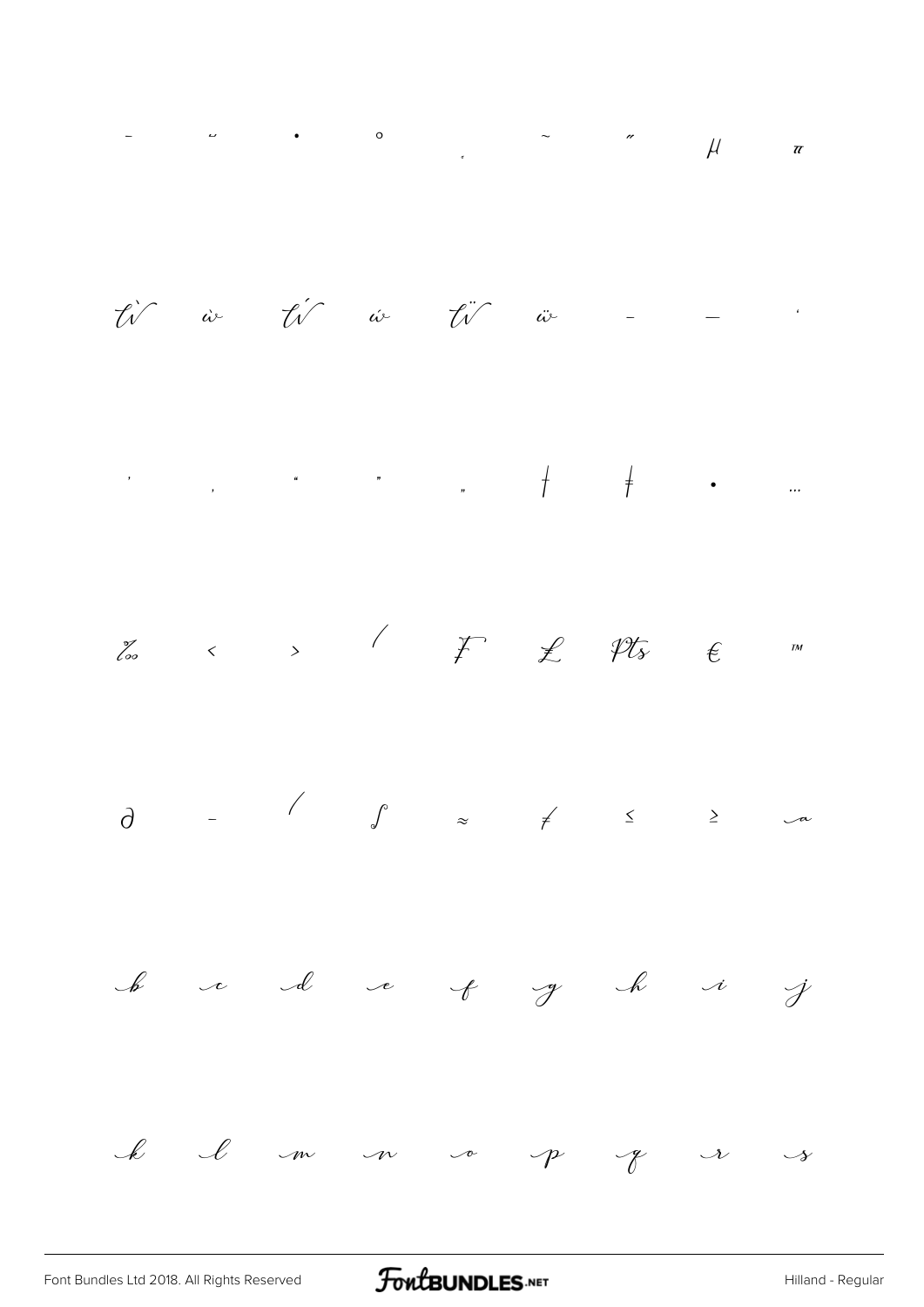